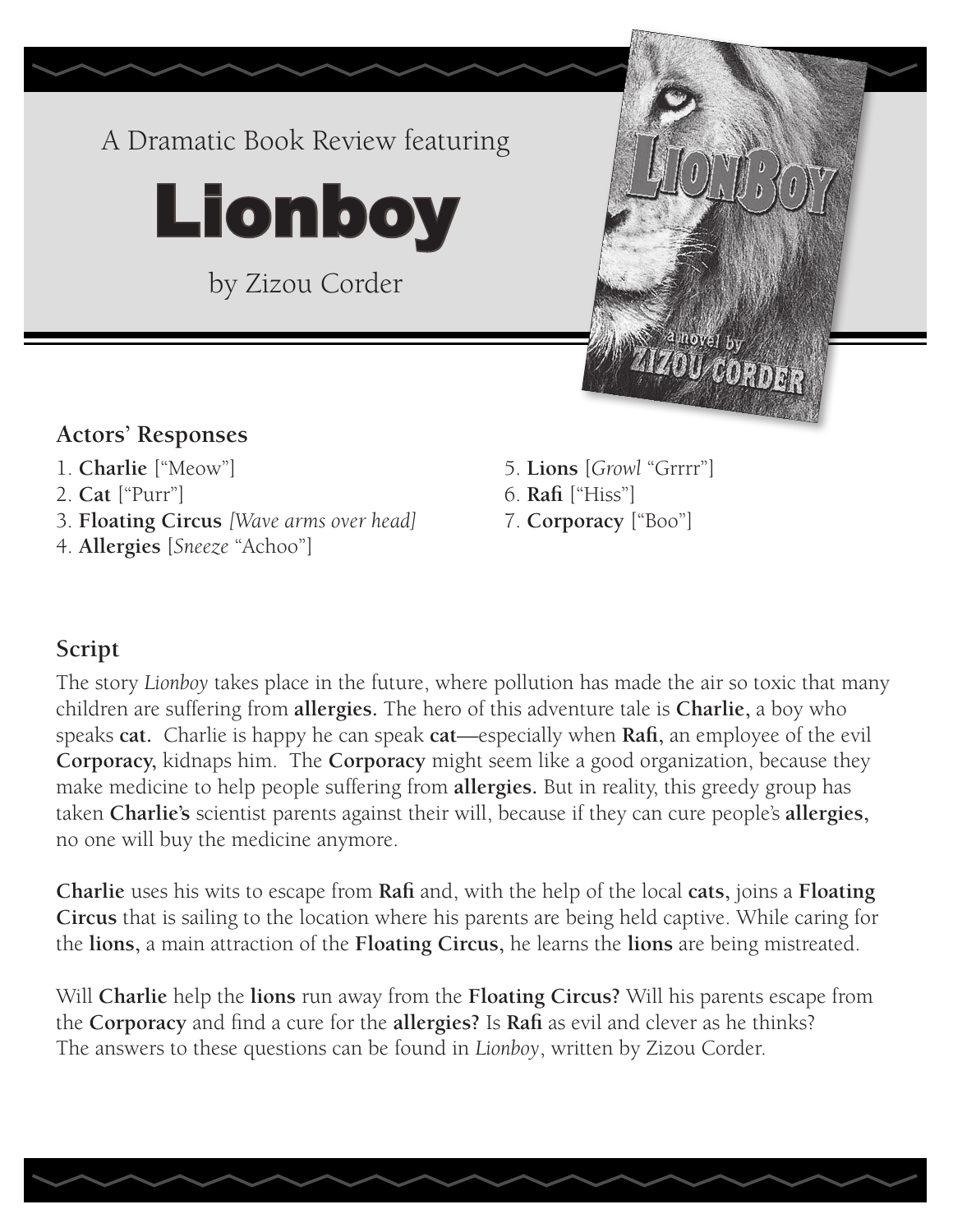# Create a Word for the Future

To create a word for the future, use a spinner or roll a die three times to get three numbers. The first number will determine the PREFIX of your word, the second will determine the ROOT of your word, and the third will determine the SUFFIX of your word. Circle each word part in the appropriate column and combine them to make a new word. Pretend this new word will soon be used in everyday conversation. Write a definition for the word, use it in a sentence, and find its place in a dictionary.

|   | <b>Prefix</b>     | <b>Root</b>      | <b>Suffix</b>    |
|---|-------------------|------------------|------------------|
|   | extra [beyond]    | biblio [book]    | esque [style]    |
| 2 | multi [many]      | cerebral [brain] | less [without]   |
| 3 | neo [new]         | cosmo [universe] | oid [like]       |
|   | proto [first]     | mania [madness]  | ology [study of] |
| 5 | tele [far]        | retro [backward] | phobia [fear]    |
| 6 | ultra [excessive] | xeno [foreign]   | scribe [write]   |

### **Possible Word in the Future:** neobibliophobia

**Definition:** The unreasonable fear of new types of books

**Sentence:** The boy experienced neobibliophobia when he received a singing book for his birthday.

### **Pretend this new word is in the dictionary.**

In which dictionary will your word appear? *The American Heritage Dictionary* On what page would you find this entry? Page 892 What are the guide words on this page? Neiva - neoteric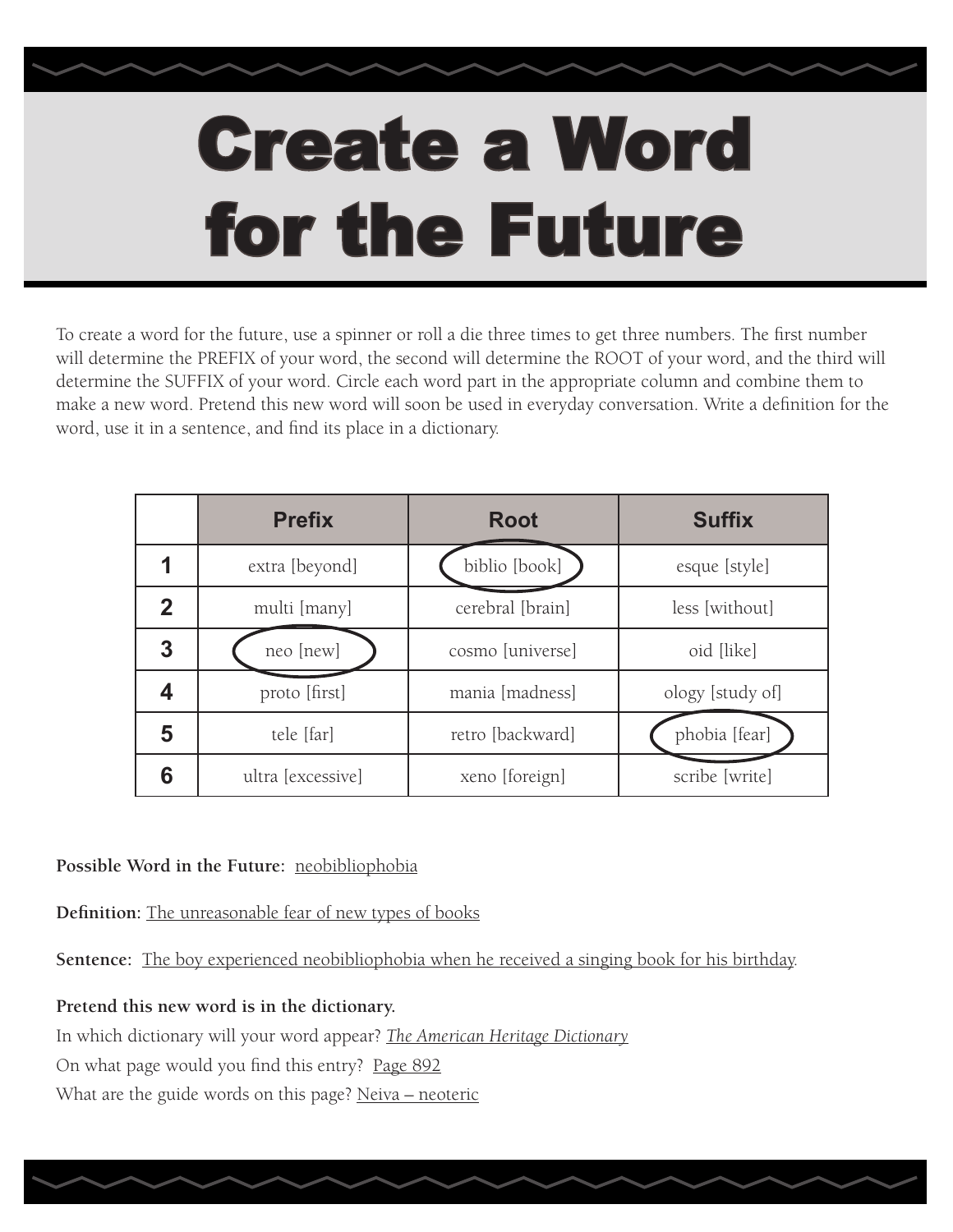# Create a Word for the Future

To create a word for the future, use a spinner or roll a die three times to get three numbers. The first number will determine the PREFIX of your word, the second will determine the ROOT of your word, and the third will determine the SUFFIX of your word. Circle each word part in the appropriate column and combine them to make a new word. Pretend this new word will soon be used in everyday conversation. Write a definition for the word, use it in a sentence, and find its place in a dictionary.

|             | <b>Prefix</b>     | <b>Root</b>      | <b>Suffix</b>    |  |
|-------------|-------------------|------------------|------------------|--|
|             | extra [beyond]    | biblio [book]    | esque [style]    |  |
| $\mathbf 2$ | multi [many]      | cerebral [brain] | less [without]   |  |
| 3           | neo [new]         | cosmo [universe] | oid [like]       |  |
|             | proto [first]     | mania [madness]  | ology [study of] |  |
| 5           | tele [far]        | retro [backward] | phobia [fear]    |  |
| 6           | ultra [excessive] | xeno [foreign]   | scribe [write]   |  |

\_\_\_\_\_\_\_\_\_\_\_\_\_\_\_\_\_\_\_\_\_\_\_\_\_\_\_\_\_\_\_\_\_\_\_\_\_\_\_\_\_\_\_\_\_\_\_\_\_\_\_\_\_\_\_\_\_\_\_\_\_\_\_\_\_\_\_\_\_\_\_\_\_\_\_\_\_\_\_\_\_\_\_\_\_\_\_\_ .

**Possible Word in the Future:** \_\_\_\_\_\_\_\_\_\_\_\_\_\_\_\_\_\_\_\_\_\_\_\_\_

Definition:

Sentence:

**Pretend this new word is in the dictionary.**

In which dictionary will your word appear? \_\_\_\_\_\_\_\_\_\_\_\_\_\_\_\_\_\_\_\_\_\_\_\_\_\_\_\_\_\_\_\_\_\_\_\_\_\_\_\_\_\_\_\_\_\_\_\_\_\_\_\_

On what page would you find this entry? \_\_\_\_\_\_\_\_\_\_\_\_\_\_\_\_\_\_\_\_\_\_\_\_\_\_\_\_\_\_\_\_\_\_\_\_\_\_\_\_\_\_\_\_\_\_\_\_\_\_\_\_\_\_

What are the guide words on this page? \_\_\_\_\_\_\_\_\_\_\_\_\_\_\_\_\_\_\_\_\_\_\_\_\_\_\_\_\_\_\_\_\_\_\_\_\_\_\_\_\_\_\_\_\_\_\_\_\_\_\_\_\_\_\_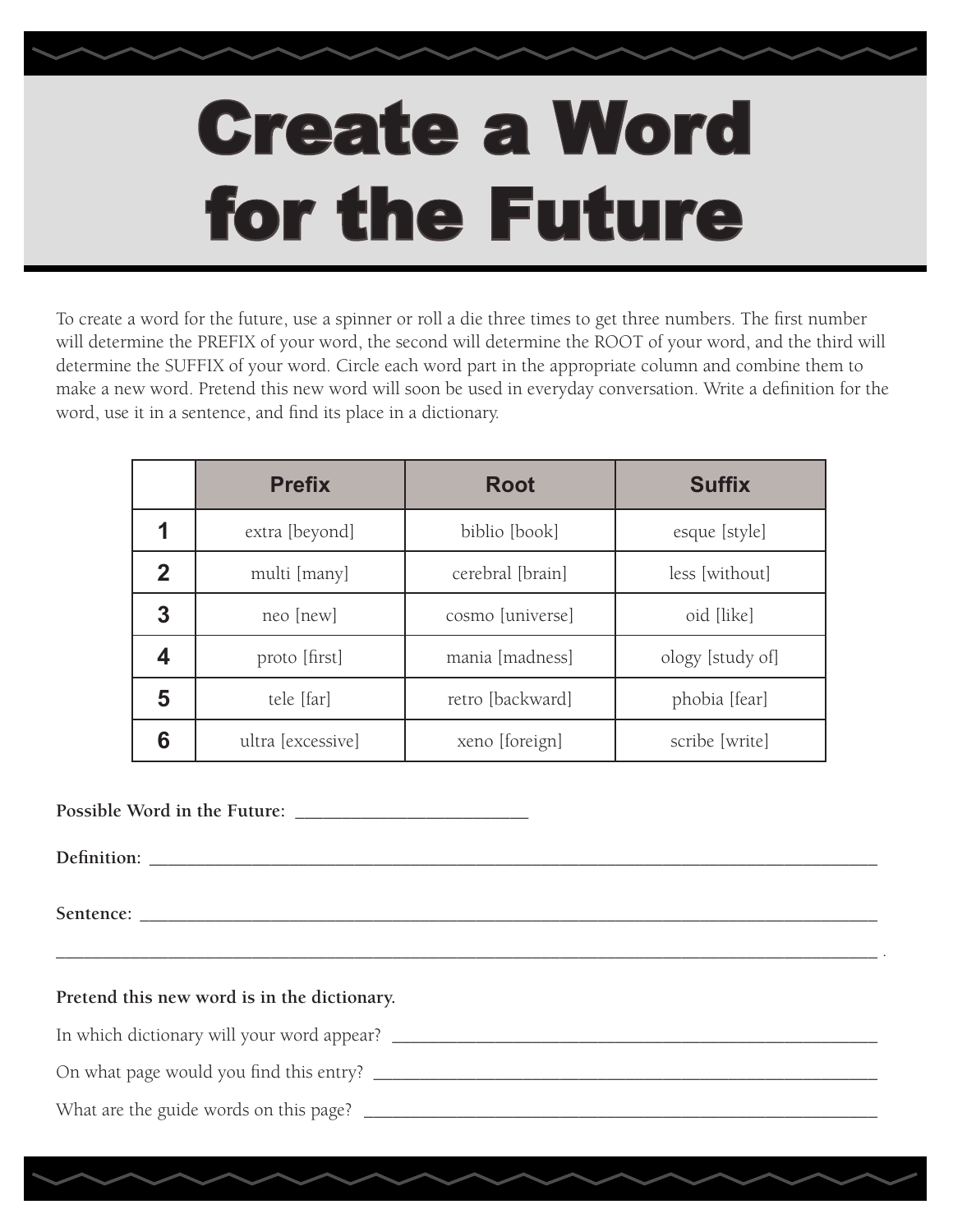## the Perfect Plan

The future-world scientists in *Lionboy* are skillful. They are able to create hybrid animals like Primo, the unusual lion, by using ancient DNA. What if they had used their knowledge to create the perfect plant? This type of vegetation would be a single, natural resource capable of providing many things to make a polluted world a healthier and happier place.

**Directions:** Use your imagination to create a plant that is capable of providing positive things for environment and all living things. Be prepared to share your ideas with the class.

### Plant's Name:

#### **Positive Characteristics:**

|                | 2. $\overline{\phantom{a}}$                                                                                           |  |  |  |
|----------------|-----------------------------------------------------------------------------------------------------------------------|--|--|--|
|                | $3.$ $\overline{\phantom{a}}$                                                                                         |  |  |  |
|                |                                                                                                                       |  |  |  |
|                | 4. $\overline{\phantom{a}}$                                                                                           |  |  |  |
|                |                                                                                                                       |  |  |  |
|                | Capable of supplying:                                                                                                 |  |  |  |
|                | 1. $\overline{\phantom{a}}$                                                                                           |  |  |  |
|                | 2. $\qquad \qquad$                                                                                                    |  |  |  |
|                | 3.                                                                                                                    |  |  |  |
| $\overline{4}$ | <u> 1980 - Andrea Barbara, amerikana amerikana amerikana amerikana amerikana amerikana amerikana amerikana amerik</u> |  |  |  |
|                | $5.$ $\overline{\phantom{a}}$                                                                                         |  |  |  |

#### **Extra Credit**

**Unintended consequences** are the unexpected and unplanned results of a decision or action. Think of at least five unintended consequences that might result when a "perfect plant" is introduced into the environment.